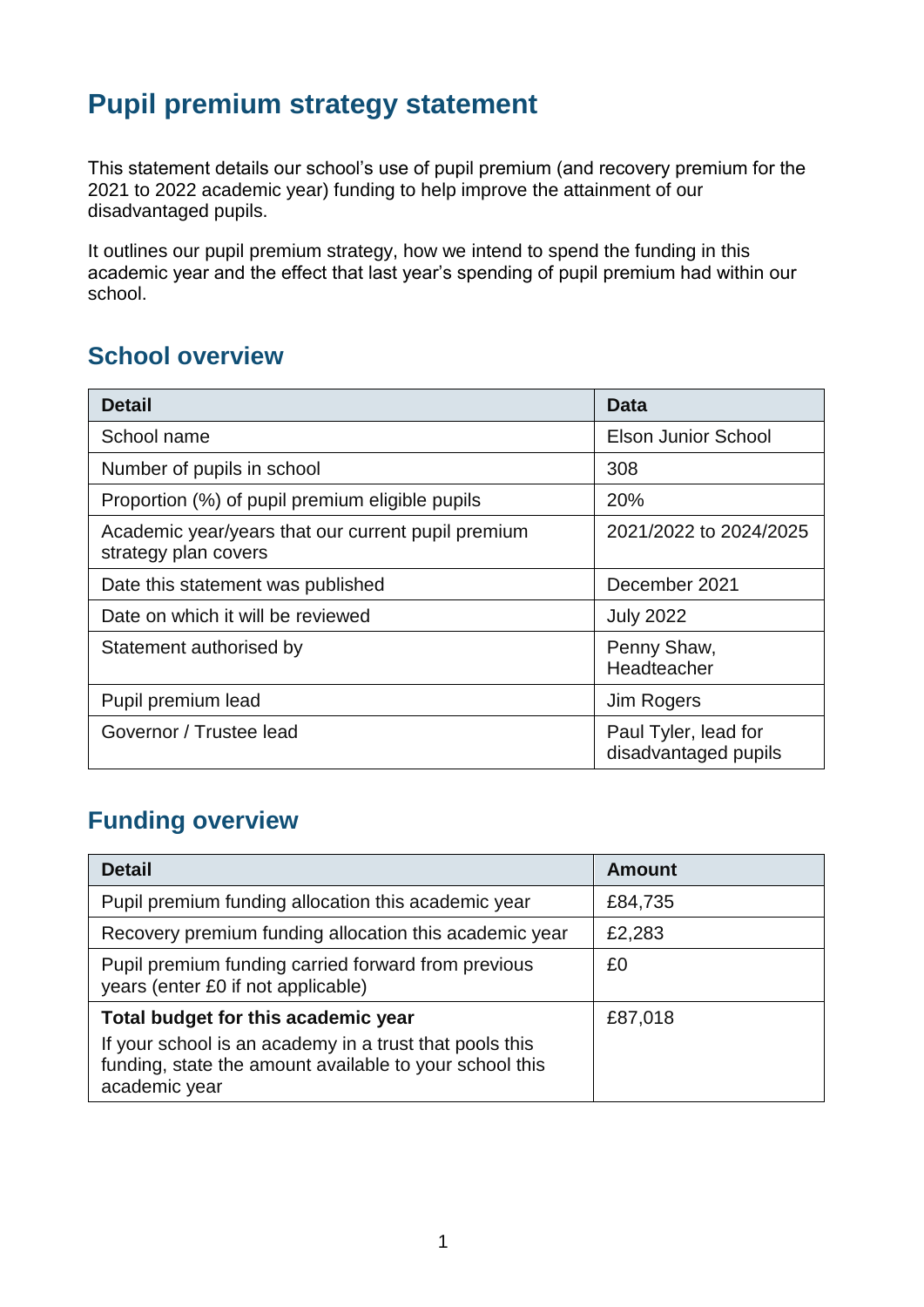# **Part A: Pupil premium strategy plan**

### **Statement of intent**

Our school values at Elson Junior School underpin our belief that every pupil, regardless of background or barrier to learning, can attain well. Our Governers, leaders and teachers believe that the greatest impact comes from the quality of pupils' classroom experience.

We aim to support the pupils in the classroom so that they are not withdrawn unnecessarily. This is key in promoting their self-confidence, self-esteem, participation in learning and positive social interaction. Our class teachers have the highest expectations of all pupils. Pupils are supported to work constantly to aspire to their personal best, which raises self-esteem and contribution. We use interventions in a targeted way, so children are where they should be – participating in the classroom as much as possible.

At Elson Junior School we understand the social, emotional and wellbeing needs of our pupils before deciding how to approach their academic needs. This holistic approach helps our pupils to improve their self-confidence, self-regulation, metacognitive strategies, and improves their self-esteem. Every Elson family is different and requires a bespoke approach. What we learn from our local community and families always informs teaching and learning, and social, emotional and wellbeing support strategies.

We aim to foster positive, consistent relationships throughout. We know that if you provide high-quality teaching that is effective for disadvantaged learners then you are providing effective teaching for all.

Our approach will be responsive to common challenges and individual needs, rooted in robust diagnostic assessment, not assumptions about the impact of disadvantage. The approaches we have adopted complement each other to help pupils excel. To ensure they are effective we will:

- ensure disadvantaged pupils are challenged in the work that they're set
- act early to intervene at the point need is identified
- adopt a whole school approach in which all staff take responsibility for disadvantaged pupils' outcomes and raise expectations of what they can achieve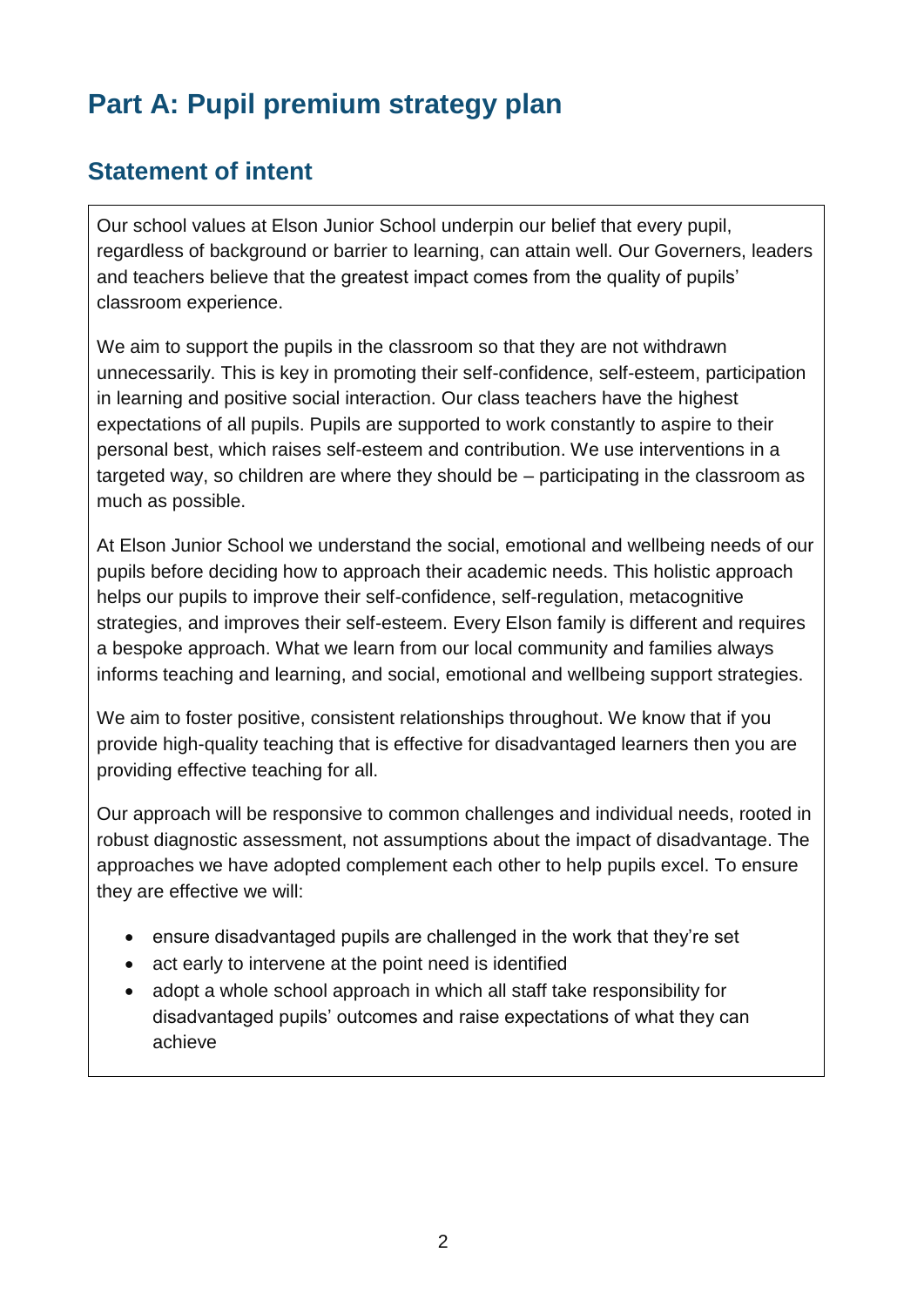## **Challenges**

This details the key challenges to achievement that we have identified among our disadvantaged pupils.

| <b>Challenge</b><br>number | <b>Detail of challenge</b>                                                                                                                                                                                                                                                                                |
|----------------------------|-----------------------------------------------------------------------------------------------------------------------------------------------------------------------------------------------------------------------------------------------------------------------------------------------------------|
| 1                          | Observations by teachers and discussion with pupils indicate under-<br>developed oral language skills and vocabulary gaps among many<br>disadvantaged pupils.                                                                                                                                             |
| $\overline{2}$             | Observations by teachers and discussion with pupils show that many<br>disadvantaged pupils tend to be over-reliant on teacher affirmation as a<br>measure of success, rather than developing their own independent<br>learning skills by planning, monitoring and evaluating their approach to a<br>task. |
| 3                          | Internal assessment by teachers indicate that reading attainment among<br>disadvantaged pupils is significantly below that of non-disadvantaged<br>pupils.                                                                                                                                                |
|                            | On entry to Year 3 (internal baseline assessment) in the last 3 years,<br>around 70% of our disadvantaged pupils arrive below age-related<br>expectations compared to 40% of other pupils. This gap remains steady<br>to the end of KS2.                                                                  |
| 4                          | Internal assessment by teachers indicate that writing attainment among<br>disadvantaged pupils is significantly below that of non-disadvantaged<br>pupils.                                                                                                                                                |
|                            | On entry to Year 3 (internal baseline assessment) in the last 3 years,<br>around 80% of our disadvantaged pupils arrive below age-related<br>expectations compared to 65% of other pupils. This gap remains steady<br>to the end of KS2.                                                                  |
| 5                          | Internal assessment by teachers indicate that maths attainment among<br>disadvantaged pupils is below that of non-disadvantaged pupils.                                                                                                                                                                   |
|                            | On entry to Year 3 (internal baseline assessment) in the last 3 years,<br>around 70% of our disadvantaged pupils arrive below age-related<br>expectations compared to 60% of other pupils. This gap remains steady<br>to the end of KS2.                                                                  |
| 6                          | Our attendance data indicates that attendance among disadvantaged<br>pupils is 6% lower than for non-disadvantaged pupils.                                                                                                                                                                                |
|                            | Our assessments and observations indicate that absenteeism is<br>negatively impacting disadvantaged pupils' progress.                                                                                                                                                                                     |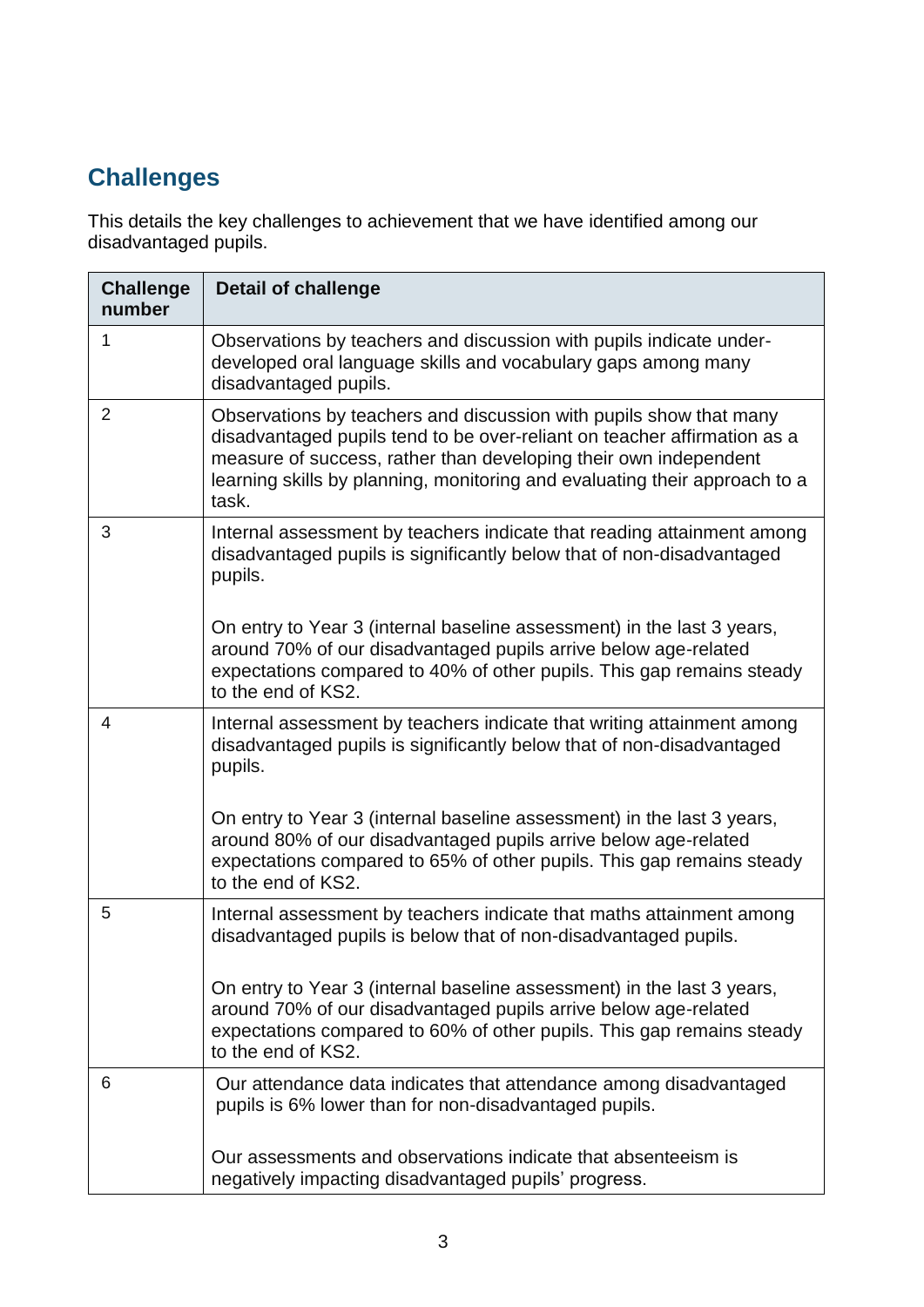### **Intended outcomes**

This explains the outcomes we are aiming for **by the end of our current strategy plan**, and how we will measure whether they have been achieved.

| <b>Intended outcome</b>                                                      | <b>Success criteria</b>                                                                                                                                                                                                                                                                                                                                                                              |
|------------------------------------------------------------------------------|------------------------------------------------------------------------------------------------------------------------------------------------------------------------------------------------------------------------------------------------------------------------------------------------------------------------------------------------------------------------------------------------------|
| Improved oral language skills and<br>vocabulary among disadvantaged pupils.  | Assessments, observations, and<br>discussions with pupils indicate<br>significantly improved oral language<br>among disadvantaged pupils. This is<br>evident when triangulated with other<br>sources of evidence, including<br>engagement in lessons (talk partners),<br>book looks and ongoing formative<br>assessment by teachers and school<br>leaders.                                           |
| Improved metacognition skills among<br>disadvantaged pupils.                 | Assessments, observations, and<br>discussions with pupils indicate that<br>disadvantaged pupils are self-regulating<br>(aware of their own strengths and<br>weaknesses) and can motivate<br>themselves to improve their own<br>learning. Pupils will engage in<br>metacognitive talk and feedback while<br>consistently planning for tasks enabling<br>them to develop their independence.           |
| Improved social and emotional learning<br>skills among disadvantaged pupils. | Assessments, observations, and<br>discussions with pupils indicate<br>significantly improved positive pupil<br>behaviour, mental health and well-being<br>and academic performance. This is<br>evident when triangulated with other<br>sources of evidence, including<br>engagement in lessons (talk partners),<br>book looks and ongoing formative<br>assessment by teachers and school<br>leaders. |
| Improved reading attainment among<br>disadvantaged pupils at the end of KS2  | KS2 reading outcomes in 2024/25 show<br>that more than 75% of disadvantaged<br>pupils met the expected standard.                                                                                                                                                                                                                                                                                     |
| Improved writing attainment among<br>disadvantaged pupils at the end of KS2. | KS2 writing outcomes in 2024/25 show<br>that more than 75% of disadvantaged<br>pupils met the expected standard.                                                                                                                                                                                                                                                                                     |
| Improved maths attainment among<br>disadvantaged pupils at the end of KS2.   | KS2 maths outcomes in 2024/25 show<br>that more than 75% of disadvantaged<br>pupils met the expected standard.                                                                                                                                                                                                                                                                                       |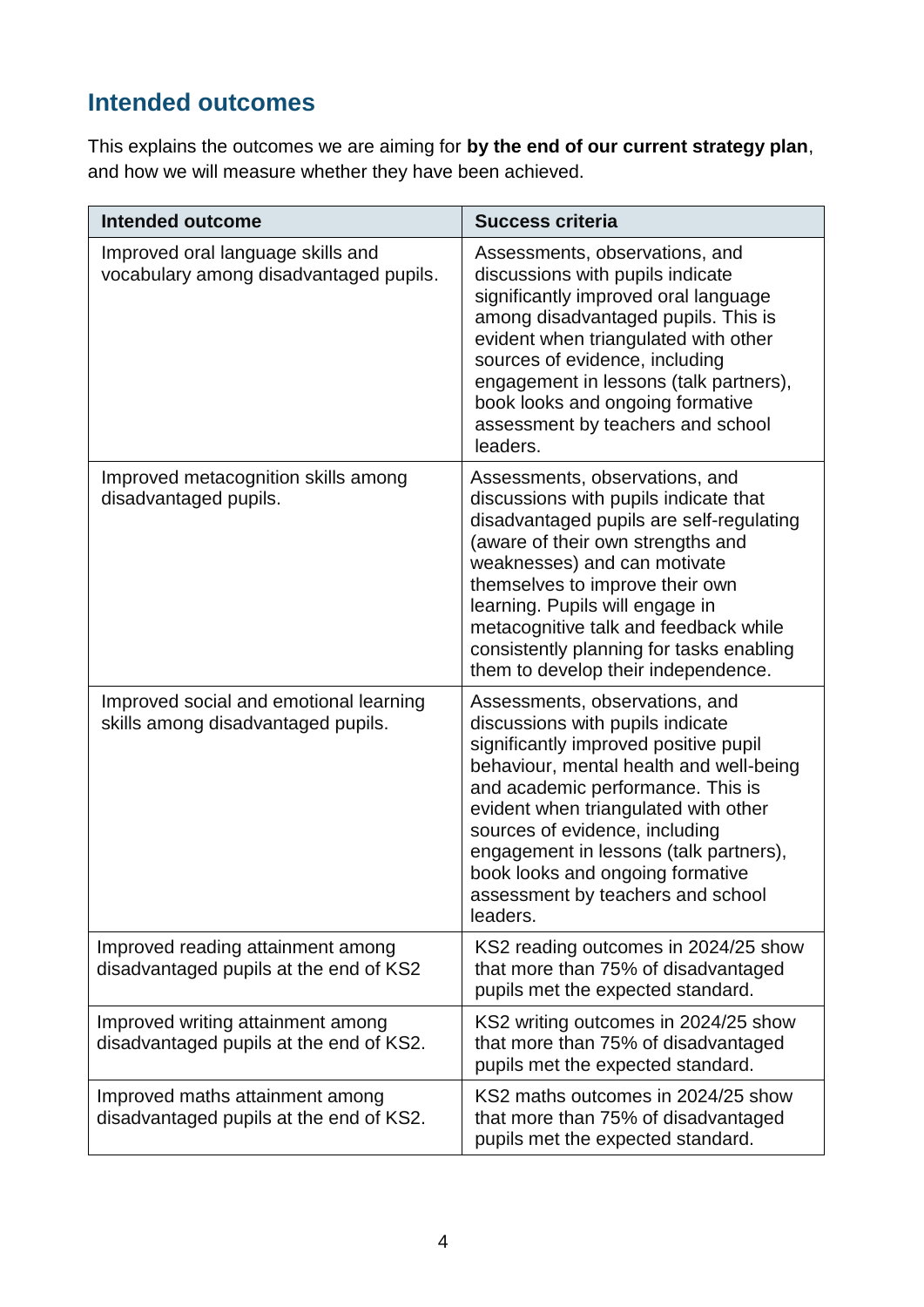### **Activity in this academic year**

This details how we intend to spend our pupil premium (and recovery premium funding) **this academic year** to address the challenges listed above.

### **Teaching (for example, CPD, recruitment and retention)**

Budgeted cost: £44,330

| <b>Activity</b>                                                                                                                                                | Evidence that supports this approach                                                                                                                                                                                                                                                                                                                                                                                                                                                  | <b>Challenge</b><br>number(s)<br>addressed |
|----------------------------------------------------------------------------------------------------------------------------------------------------------------|---------------------------------------------------------------------------------------------------------------------------------------------------------------------------------------------------------------------------------------------------------------------------------------------------------------------------------------------------------------------------------------------------------------------------------------------------------------------------------------|--------------------------------------------|
| Develop oral<br>language and<br>vocabulary.                                                                                                                    | On average, oral language approaches have a high<br>impact on pupil outcomes of 6 months' additional<br>progress and have a high impact on reading.<br>https://educationendowmentfoundation.org.uk/education-<br>evidence/teaching-learning-toolkit/oral-language-<br><b>interventions</b>                                                                                                                                                                                            | 1, 3, 4, 5                                 |
| Develop 'Elson<br>Lesson'<br>through whole<br>school<br>implementation<br>of EEF<br>Metacognition<br>Guidance.                                                 | Evidence suggests the use of metacognitive strategies' -<br>which get pupils to think about their own learning $-$ can<br>be worth the equivalent of an additional +7 months'<br>progress when used well.<br>https://educationendowmentfoundation.org.uk/education-<br>evidence/evidence-reviews/metacognition-and-self-<br>regulation                                                                                                                                                | 1, 2, 3, 4, 5                              |
| Enhancement<br>of our English<br>teaching and<br>planning in line<br>with DfE, EEF<br>and HIAS<br>Tackling<br>Education<br>Disadvantage<br>(TED)<br>documents. | The (TED) documents have been developed following a<br>year-long project with a small group of Hampshire<br>schools, working with HIAS and Marc Roland from the<br>Rosendale Research School in London.<br>The EEF report offers seven practical, evidence-based<br>recommendations that are relevant to all pupils, and<br>particularly to those struggling with their literacy.<br>https://educationendowmentfoundation.org.uk/education-<br>evidence/guidance-reports/literacy-ks2 | 1, 2, 3, 4, 5                              |
| We will fund<br>teacher<br>release time to<br>embed key<br>elements of<br>guidance in<br>school and to<br>access CPD.                                          |                                                                                                                                                                                                                                                                                                                                                                                                                                                                                       |                                            |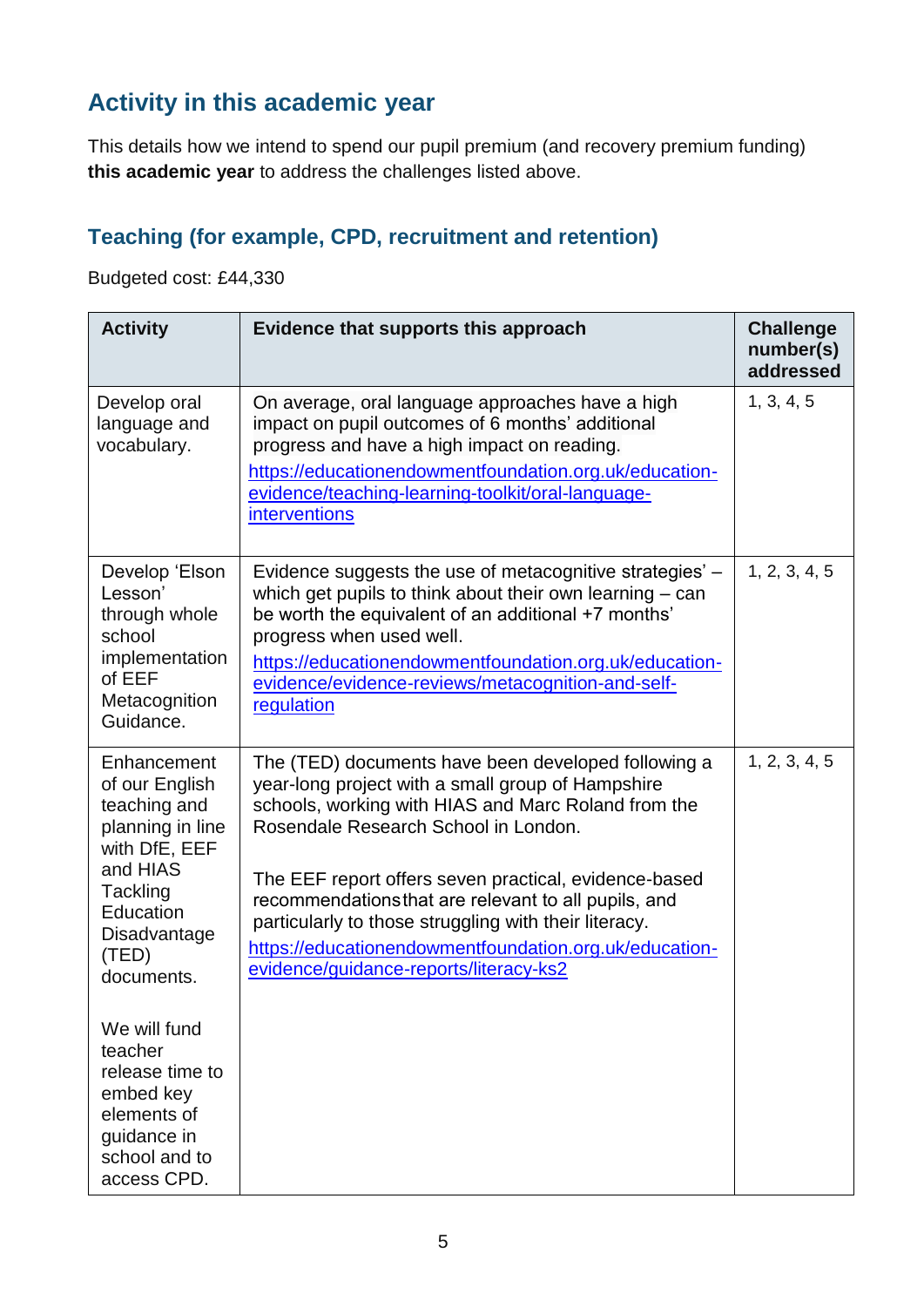| Enhancement<br>of our maths<br>teaching and<br>curriculum<br>planning in line<br>with DfE, EEF<br>and most<br>recent Ofsted<br>research<br>review<br>guidance. | The (TED) documents have been developed following a<br>year-long project with a small group of Hampshire<br>schools, working with HIAS and Marc Roland from the<br>Rosendale Research School in London.<br>The DfE non-statutory guidance has been produced in<br>conjunction with the National Centre for Excellence in<br>the Teaching of Mathematic, drawing on evidence-based<br>approaches.<br>https://www.gov.uk/government/publications/teaching-<br>mathematics-in-primary-schools | 1, 2, 3, 4, 5 |
|----------------------------------------------------------------------------------------------------------------------------------------------------------------|--------------------------------------------------------------------------------------------------------------------------------------------------------------------------------------------------------------------------------------------------------------------------------------------------------------------------------------------------------------------------------------------------------------------------------------------------------------------------------------------|---------------|
| We will fund<br>teacher<br>release time to<br>embed key<br>elements of<br>guidance in<br>school and to<br>access CPD.                                          | The EEF guidance is based on a range of the best<br>available evidence:<br>https://educationendowmentfoundation.org.uk/education-<br>evidence/guidance-reports/maths-ks-2-3                                                                                                                                                                                                                                                                                                                |               |

#### **Targeted academic support (for example, tutoring, one-to-one support structured interventions)**

Budgeted cost: £11,700

| <b>Activity</b>                                                                                                         | Evidence that supports this approach                                                                                                                                                                                                                                           | <b>Challenge</b><br>number(s)<br>addresse<br>d |
|-------------------------------------------------------------------------------------------------------------------------|--------------------------------------------------------------------------------------------------------------------------------------------------------------------------------------------------------------------------------------------------------------------------------|------------------------------------------------|
| To upskill<br>support staff<br>with<br>appropriate<br>approaches<br>and<br>pedagogy to<br>teaching<br>interventions     | The average impact of the deployment of teaching<br>assistants is about an additional four months' progress<br>over the course of a year.<br>https://educationendowmentfoundation.org.uk/educatio<br>n-evidence/teaching-learning-toolkit/teaching-assistant-<br>interventions | $2,3,4,5$ and<br>6                             |
| <b>Booster</b><br>groups for<br>Year 5 and 6<br>pupils to<br>consolidate<br>learning for<br>English and<br><b>Maths</b> | The average impact of the small group tuition is four<br>additional months' progress, on average, over the<br>course of a year.<br>https://educationendowmentfoundation.org.uk/educatio<br>n-evidence/teaching-learning-toolkit/small-group-tuition                            | $2,3,4,5$ and<br>6                             |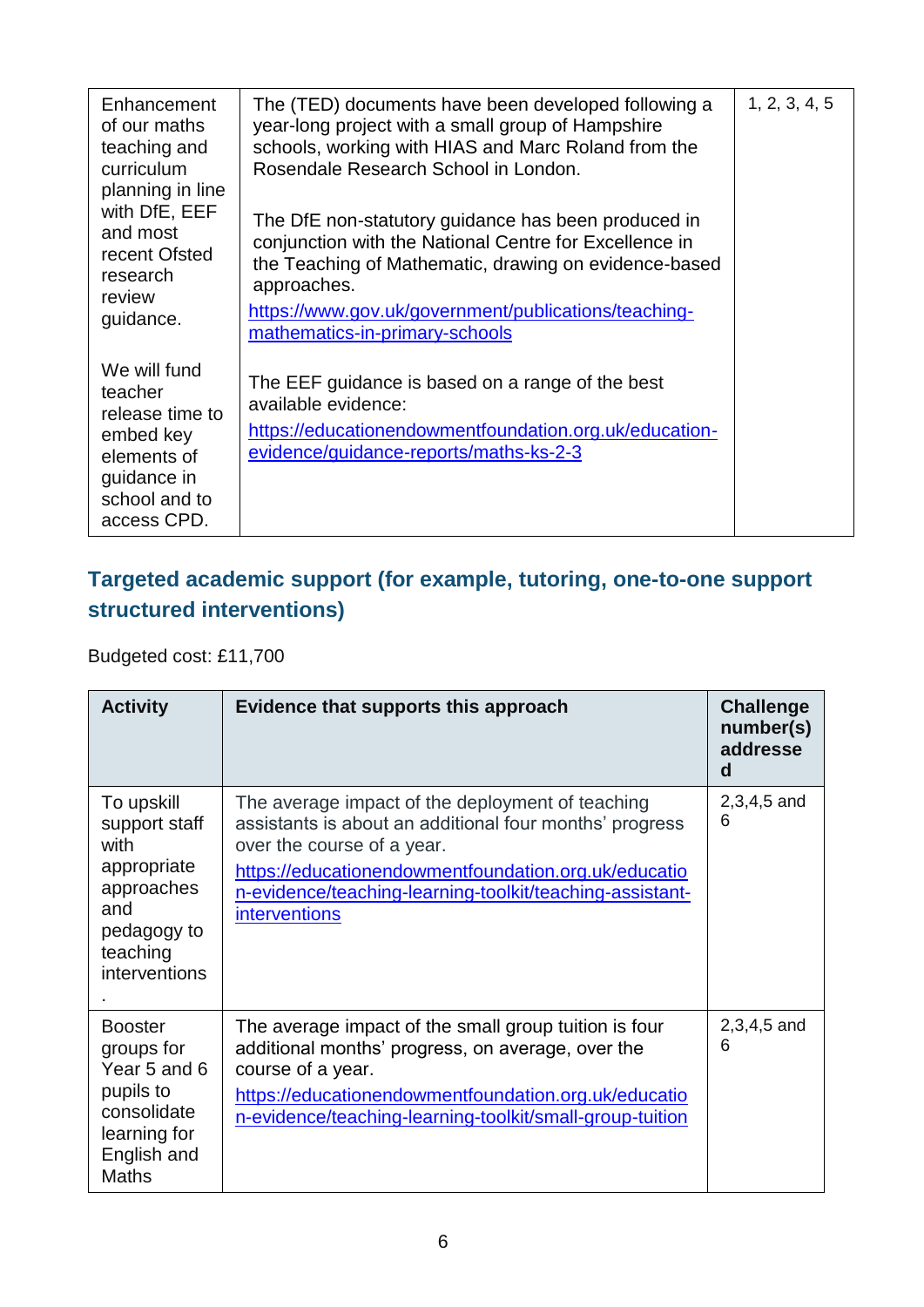### **Wider strategies (for example, related to attendance, behaviour, wellbeing)**

Budgeted cost: £28,705

| <b>Activity</b>                                                                                                                                                                                                                                                          | Evidence that supports this approach                                                                                                                                                                                                                                                                   | <b>Challenge</b><br>number(s)<br>addresse<br>d |
|--------------------------------------------------------------------------------------------------------------------------------------------------------------------------------------------------------------------------------------------------------------------------|--------------------------------------------------------------------------------------------------------------------------------------------------------------------------------------------------------------------------------------------------------------------------------------------------------|------------------------------------------------|
| <b>Teach social</b><br>and<br>emotional<br>learning skills<br>explicitly in<br>the classroom<br>with the aim<br>of developing<br>pupil<br>behaviour,<br>mental health<br>and well-<br>being and the<br>academic<br>performance<br><b>of</b><br>disadvantage<br>d pupils. | Evidence from the EEF's Teaching and Learning<br>Toolkit suggests that effective SEL can lead to<br>learning gains of +4 months over the course of a year.<br>https://educationendowmentfoundation.org.uk/educatio<br>n-evidence/evidence-reviews/social-and-emotional-<br>learning                    | $2,3,4,5$ and<br>6                             |
| Embedding<br>principles of<br>good practice<br>set out in the<br>DfE's<br>Improving<br>School<br>Attendance<br>advice.                                                                                                                                                   | The DfE guidance has been informed by engagement<br>with schools that have significantly reduced levels of<br>absence and persistent absence.<br>https://www.gov.uk/government/publications/school-<br>attendance/framework-for-securing-full-attendance-<br>actions-for-schools-and-local-authorities | 6                                              |

### **Total budgeted cost: £87,018**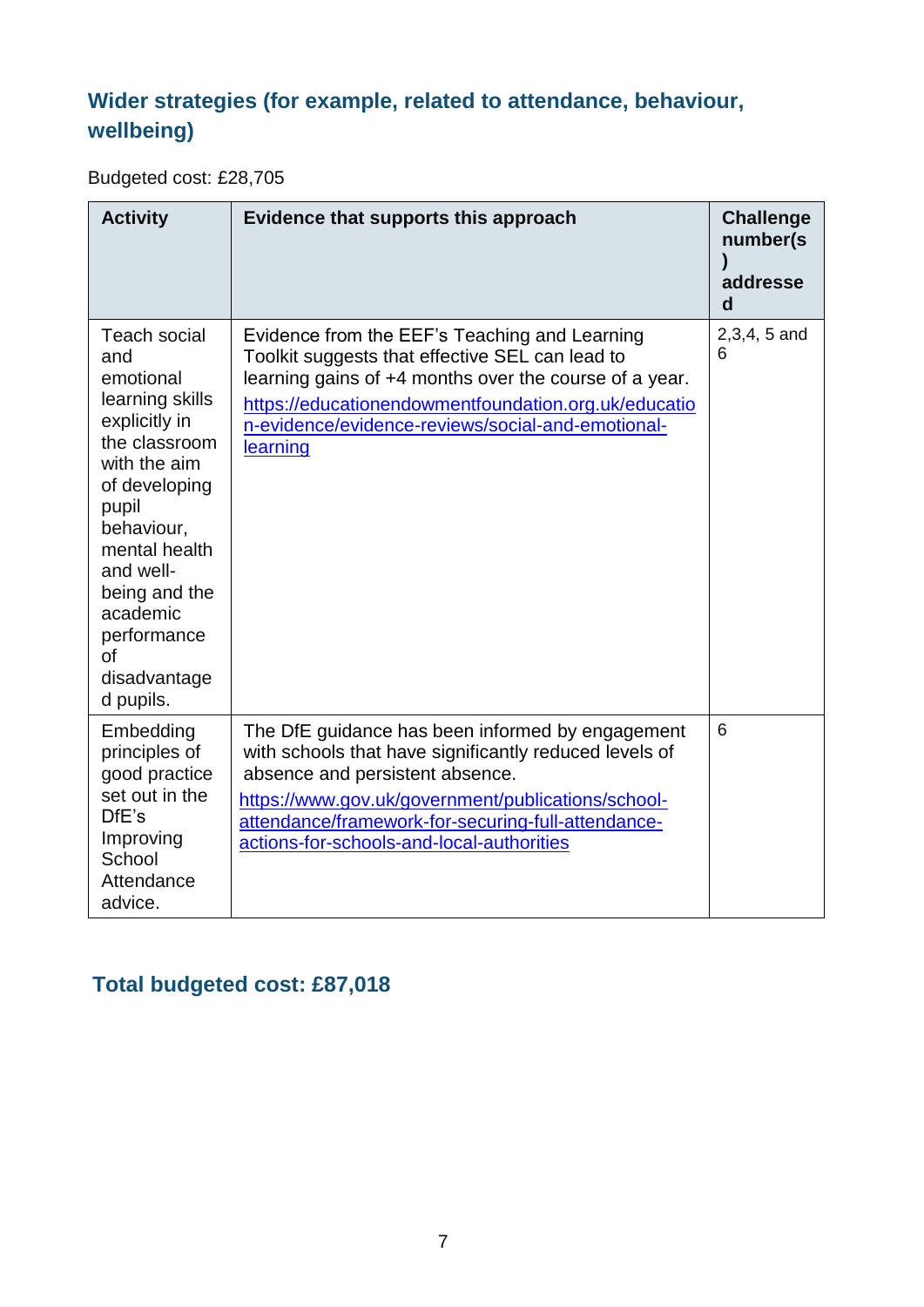## **Part B: Review of outcomes in the previous academic year**

### **Pupil premium strategy outcomes**

This details the impact that our pupil premium activity had on pupils in the 2020 to 2021 academic year.

| Aim                                                      | <b>Outcome</b>                                                                                                                                                                                                                                                                                                                                                                                                                                                                                                                                                                                                                                                                                                                                            |
|----------------------------------------------------------|-----------------------------------------------------------------------------------------------------------------------------------------------------------------------------------------------------------------------------------------------------------------------------------------------------------------------------------------------------------------------------------------------------------------------------------------------------------------------------------------------------------------------------------------------------------------------------------------------------------------------------------------------------------------------------------------------------------------------------------------------------------|
| Ensure expectations are high for all<br>pupils.          | Disadvantaged pupils and their<br>$\bullet$<br>families are held in positive regard<br>As a school, we are developing a<br>$\bullet$<br>shared language around high ex-<br>pectations. Moving from limiting<br>language such as low ability or bot-<br>tom set.<br>There is an improving understand-<br>$\bullet$<br>ing of the challenges of growing up<br>as a disadvantaged child and the<br>implications of this in the class-<br>room.<br>Disadvantage pupils do not work<br>disproportionately with less experi-<br>enced staff.<br>Expectations of maintaining a high<br>quality curriculum during partial clo-<br>sure of schools were maintained<br>and aided by use of online re-<br>sources such as those provided by<br>Oak National Academy. |
| Data is used to identify tightly focussed<br>priorities. | Whole school writing moderation<br>$\bullet$<br>showed common issues with sen-<br>tence structure. Teachers set clear<br>targets and actions for their cohorts<br>to work on in the Summer term.<br>Diagnostic assessment of reading<br>fluency shows this as an issue<br>across the school. English lead led<br>CPD on reading fluency to become<br>part of Guided Reading learning<br>journeys.<br>In Year 5 and 6, teachers were able<br>$\bullet$<br>to identify gaps in learning which in-<br>formed planning for Summer term<br>and provided data for Year 6 team<br>for Autumn term, enabling them to<br>make a quick start.                                                                                                                       |